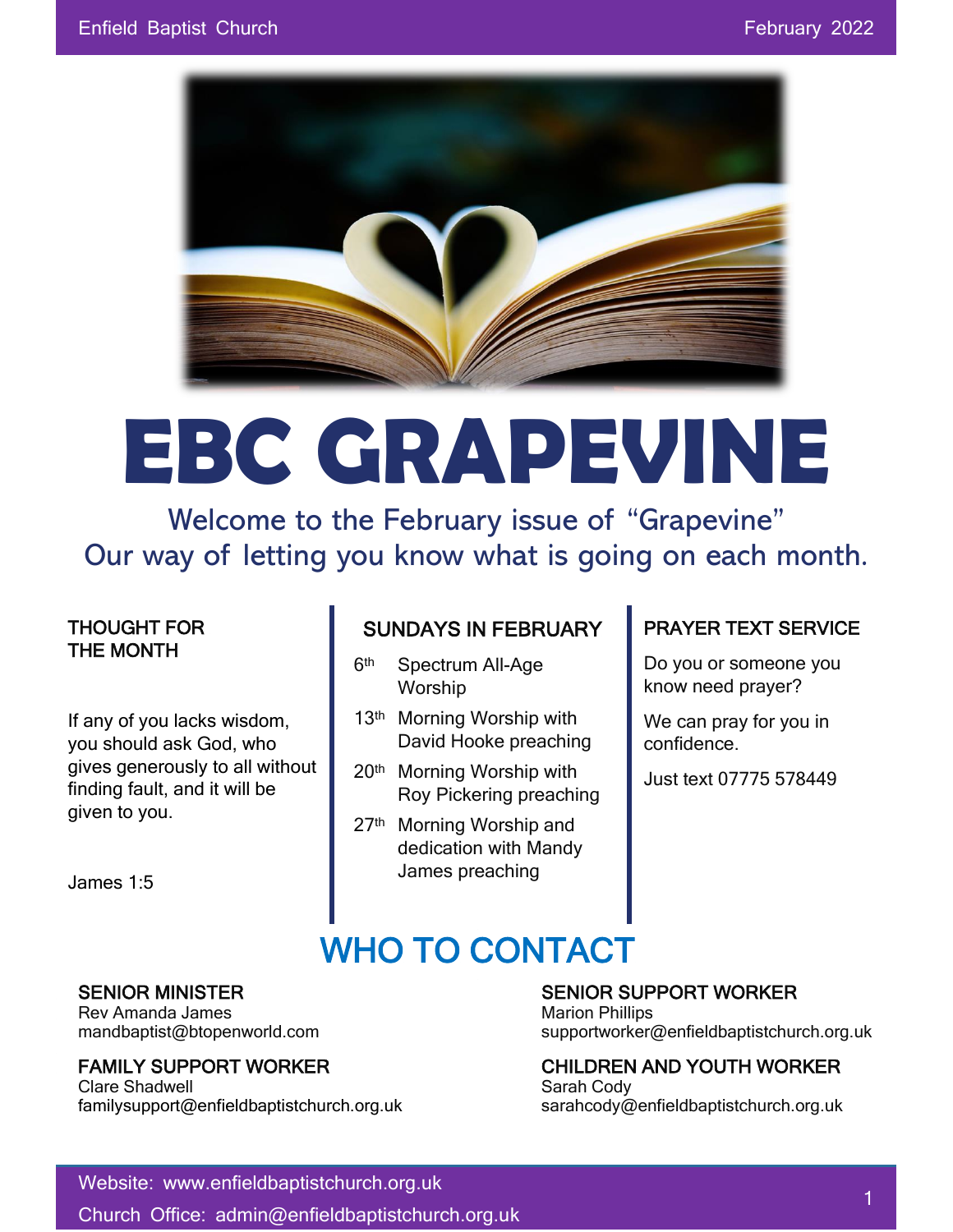

### CALLING ALL FIRST AIDERS

We are compiling a list of all those who are First Aid Trained within the church. If this is you then please email: admin@enfieldbaptistchurch.org.uk

#### SUNDAY READERS



Help is needed on a Sunday with the bible readings. If this is something you can help with then please email Celia Desmond: desmondcelia@gmail.com

# **FEBRUARY**

How delightful that although we are in winter months with some chill winds, we are experiencing warm, bright sunshine and daylight that lingers for a little longer each day. This is a real blessing.

#### LET US PRAY

- Giving thanks for blessings that sometimes go unnoticed in our lives
- For God's guidance as we take steps to find a new minister for EBC
- That the relaxing of COVID rules can continue and that we see less cases of cases of illness caused by this pandemic
- Giving thanks for frontline Key workers who continue to do their part to help others despite any risks to their own health
- For people who have had appointments cancelled as resources were needed to address the pandemic
- For hospitality services opening up to the public once again and for people being able to enjoy the company of friends in less restricted environments.
- For organisations like the Food Bank and Christians against Poverty (CAP) who continue to help families suffering financial hardship at this time
- For the Night Shelter charity seeking to give homeless people refuge in the winter months

### **COVID UPDATE**

As we have now left Plan B, the wearing of a facemask is no longer mandatory on a Sunday morning.

The seating area for those who wish to continue wearing facemasks is still there. We will of course continue to follow the guidelines from the Government and Baptist Union

# THANK YOU!

THANK YOU TO ALL WHO GAVE TO THE CHRISTMAS FOODBANK OFFERING.

We raised £1041.25, which includes Gift Aid.

Website: www.enfieldbaptistchurch.org.uk

Church Office: admin@enfieldbaptistchurch.org.uk